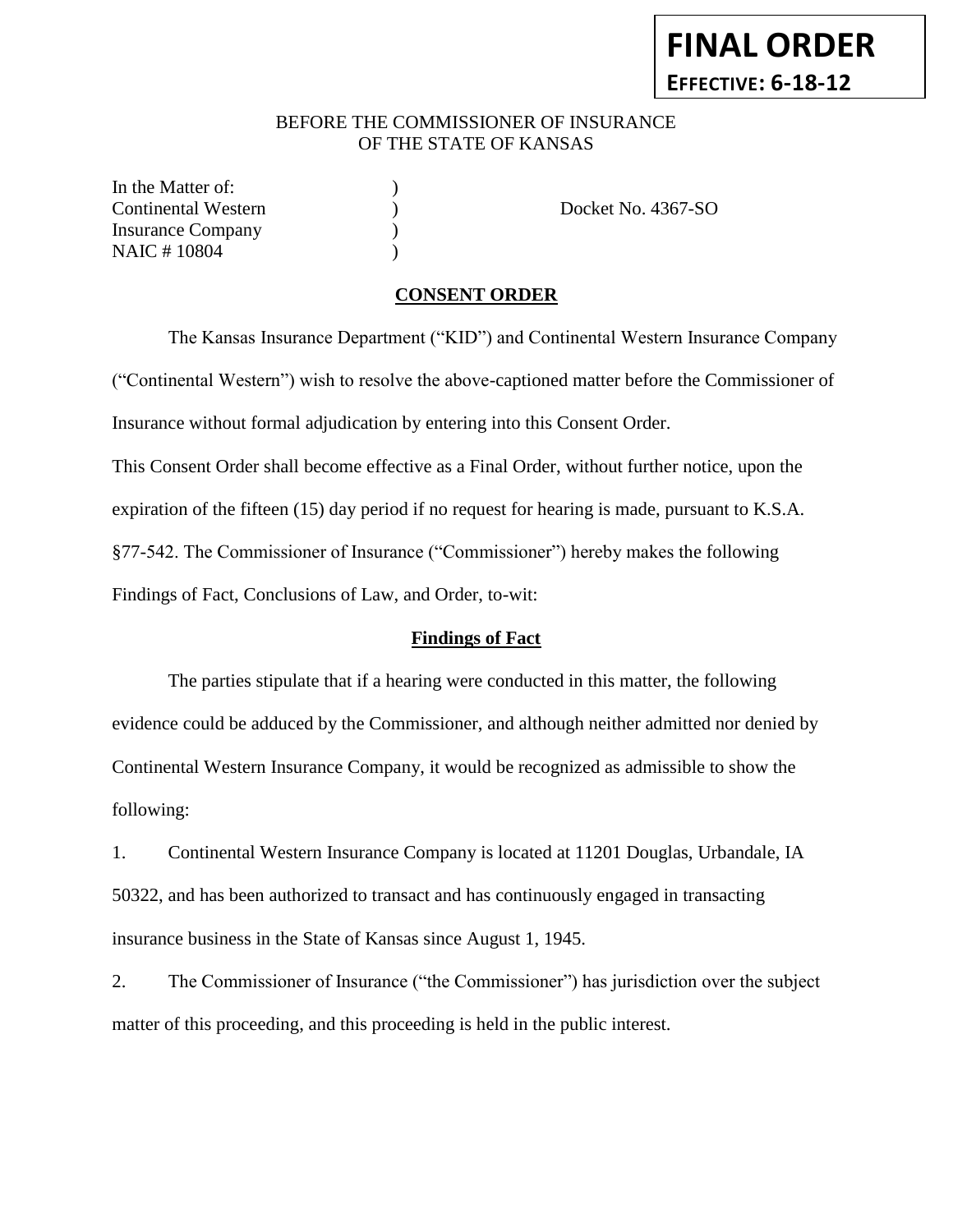3. On October 21, 2010, KID received a copy of a letter from the Diane E. Barger Law Office to the Fraud and Abuse section of the Kansas Department of Labor, Division of Workers Compensation regarding the actions of Continental Western in the case of Rolando Sotelo v. Falcon Industries, Inc. and Continental Western Insurance Company; Docket no. 1048677.

4. On July 10, 2010, KID Consumer Assistance Division employee, Scott Smith, wrote to Continental Western regarding the complaint sent to KID inquiring about relevant facts of the case and requesting certain pertinent documents.

5. On November 4, 2010, Cassandra Blue, a Claims Supervisor for Continental Western, provided some of the internal documents requested by Scott Smith and clarified the position of Continental Western in refusing to timely authorize treatment by the authorized treating physician.

6. On January 4, 2011, pursuant to Nelson v. Miller, 233 Kan. 122, 660 P.2d 1361, 1983, KID notified Continental Western by letter that the actions taken by the claim's representative, Mike Moorehead, and the agent contracted by Continental Western to act as a Nurse Case Manager, Bianca Soria, were considered to be a violation of Kansas law and could result in administrative action being taken against them.

7. On January 17, 2011, James M. McVay, of the Law Offices of Watkins Calcara, Chartered, Counsel for Continental Western, responded to the KID Nelson v. Miller letter of January 4, 2011, disputing the allegations and providing additional information from the files of Continental Western related to this case.

#### **Applicable Law**

1. K.S.A. 44-5,120, which states in the relevant part: (d) Fraudulent or abusive acts or practices for purposes of the workers compensation act include, willfully, knowingly or intentionally: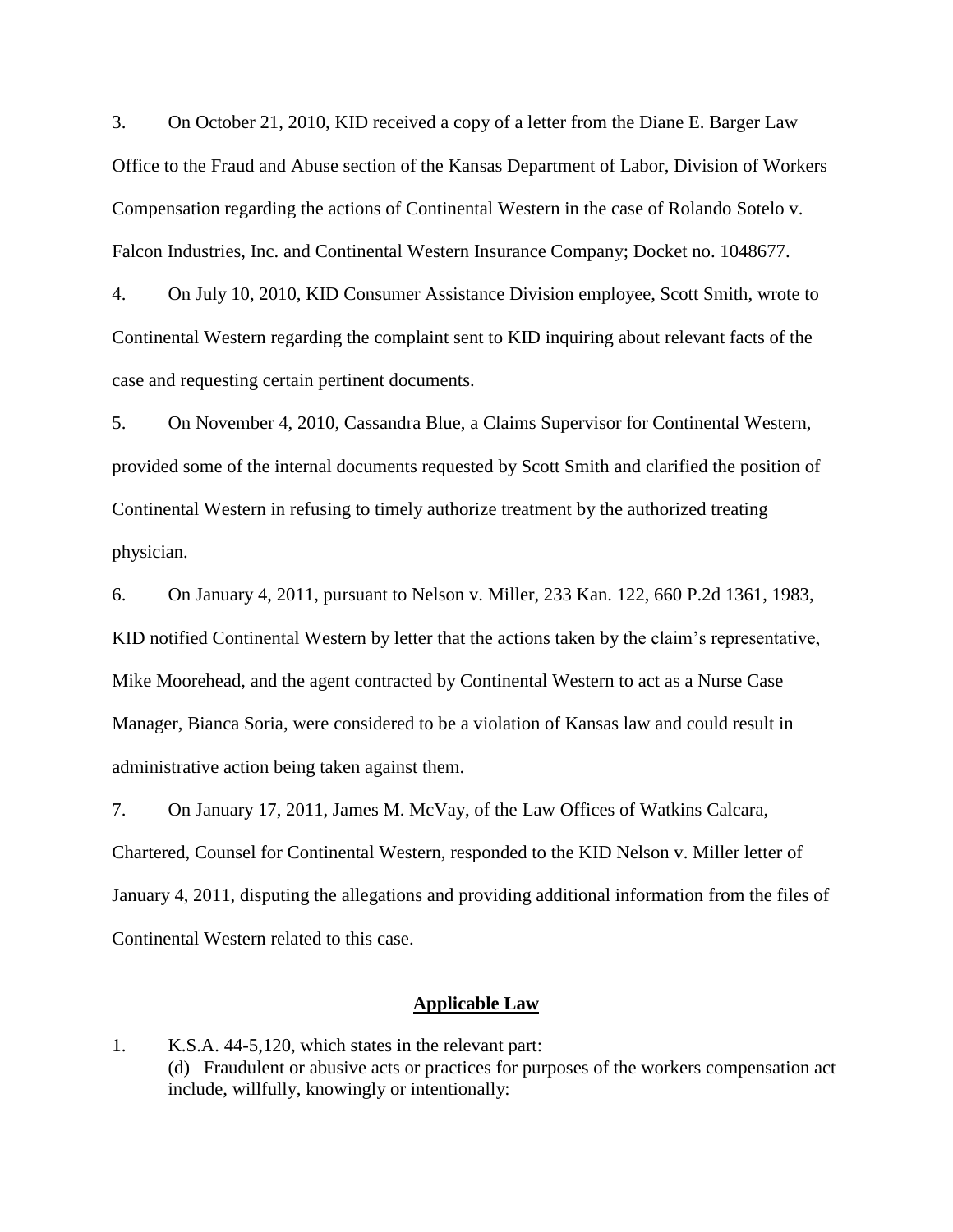(4) obtaining, denying or attempting to obtain or deny payments of workers compensation benefits for any person by:

(A) Making a false or misleading statement;

(B) misrepresenting or concealing a material fact;

(11) misrepresenting the provisions of the workers compensation act to an employee, an employer, a health care provider or a legal beneficiary;

(15) failing to confirm medical compensation benefits coverage to any person or facility providing medical treatment to a claimant if a clear and legitimate dispute does not exist as to the liability of the insurance carrier, self-insured employer or group-funded selfinsurance plan;

(g) If, after such hearing, the director or the commissioner of insurance, in the case of any person licensed or regulated by the commissioner, determines that the person or persons charged have engaged in a fraudulent or abusive act or practice the director or the commissioner of insurance, in the case of any person licensed or regulated by the commissioner, shall issue an order or summary order requiring such person to cease and desist from engaging in such act or practice and, in the exercise of discretion, may order any one or more of the following:

(1) Payment of a monetary penalty of not more than \$2,000 for each and every act constituting the fraudulent or abusive act or practice, but not exceeding an aggregate penalty of \$20,000 in a one-year period;

# **Conclusions of Law**

Based on the Findings of Fact in Paragraphs #1 through #7 and the Applicable Law

above,

### **IT IS THEREFORE, AGREED UPON BY THE COMMISSIONER OF INSURANCE**

# **AND CONTINENTAL WESTERN INSURANCE COMPANY:**

Continental Western Insurance Company neither admits nor denies the allegations set forth in

Paragraphs #1 through #7 above.

1. Continental Western Insurance Company agrees to make a payment to KID of Six

Thousand Dollars and 00/100 (\$6,000.00) for the unspecified acts of claims personnel that could

be considered contrary to K.S.A. 44-5,120(d).

2. Continental Western Insurance Company also agree that when there is a preliminary

order for medical treatment in place under the workers compensation act that its claims

procedure will require a clear and legitimate dispute as to the liability of medical treatment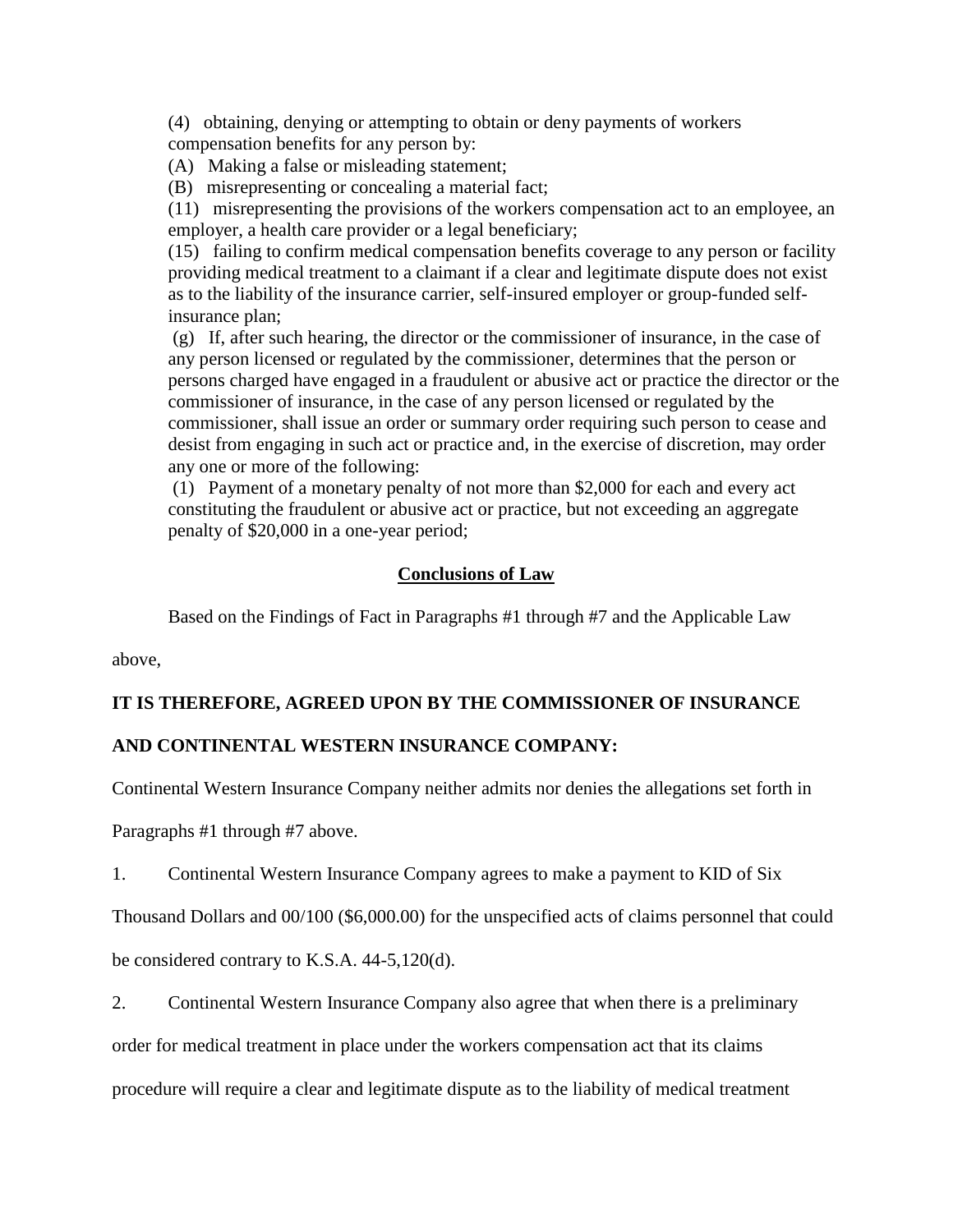before denying medical benefits or refusing to authorize medical treatment recommended by the authorized treating physician.

3. In exchange for the payment KID will dismiss this action with prejudice.

4. Upon entry of this Consent Order this action shall be dismissed with prejudice. If

payment is not made within 30 days, KID may vacate and/or declare this Consent Order void and proceed with a hearing.

5. The Commissioner shall retain jurisdiction over this matter to issue any Order(s) deemed necessary and appropriate.

#### **NOTICE OF RIGHTS**

Continental Western Insurance Company ("Continental Western") is entitled to a hearing pursuant to K.S.A. 77-537, the Kansas Administrative Procedure Act. If Continental Western desires a hearing, the company must file a written request for a hearing with:

> Zachary J.C. Anshutz, General Counsel Kansas Insurance Department 420 S.W. 9th Street Topeka, Kansas 66612

This request must be filed within fifteen (15) days from the date of service of this Order. If Continental Western desires a hearing, the Kansas Insurance Department will notify the company of the time and place of the hearing and provide information on the procedures, right of representation, and other rights of parties relating to the conduct of the hearing, before commencement of the same.

If a hearing is not requested in the time and manner stated above, this Consent Order shall become effective as a Final Order upon the expiration of time for requesting a hearing, pursuant to K.S.A. 77-613. In the event Continental Western files a petition for judicial review, pursuant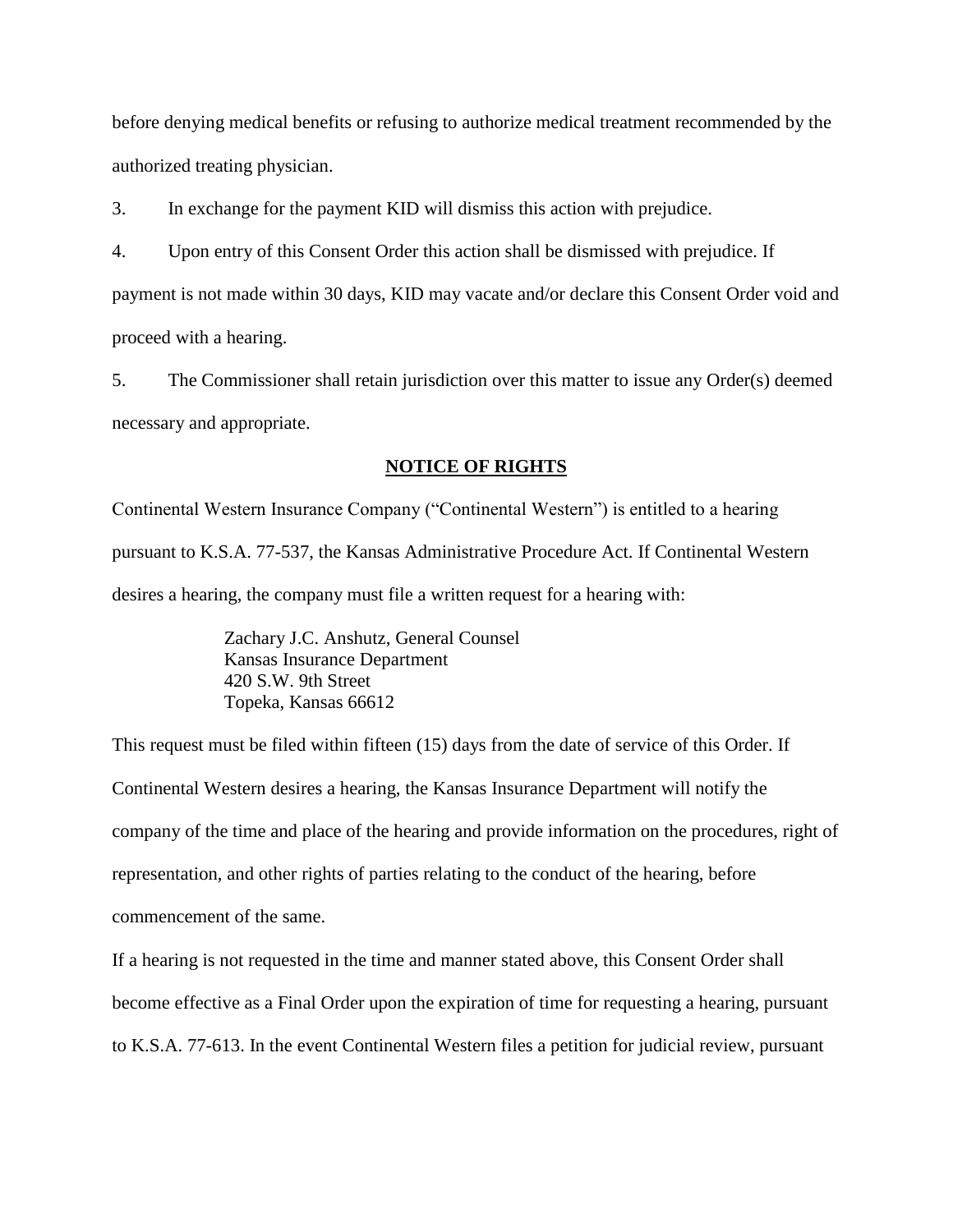to K.S.A. 77-613(e), the agency officer to be served on behalf of the Kansas Insurance

Department is:

Zachary Anshutz, General Counsel Kansas Insurance Department 420 S.W. 9th Street Topeka, Kansas 66612

IT IS SO ORDERED THIS \_31st\_ DAY OF MAY, 2012, IN THE CITY OF TOPEKA,

COUNTY OF SHAWNEE, STATE OF KANSAS.



 $\angle$ s/ Sandy Praeger $\angle$ Sandy Praeger Commissioner of Insurance

BY:

\_/s/ Zachary J.C. Anshutz\_\_\_\_\_\_\_\_\_\_\_\_\_\_\_ Zachary J.C. Anshutz General Counsel

Submitted and Approved By:

\_/s/ Mark A. Marion\_\_\_\_\_\_\_\_\_\_\_\_\_\_\_\_\_\_\_ Mark A. Marion Staff Attorney Kansas Insurance Department

Approved By:

 $\frac{1}{s}$  John F. Thelen John F. Thelen Continental Western Insurance Company